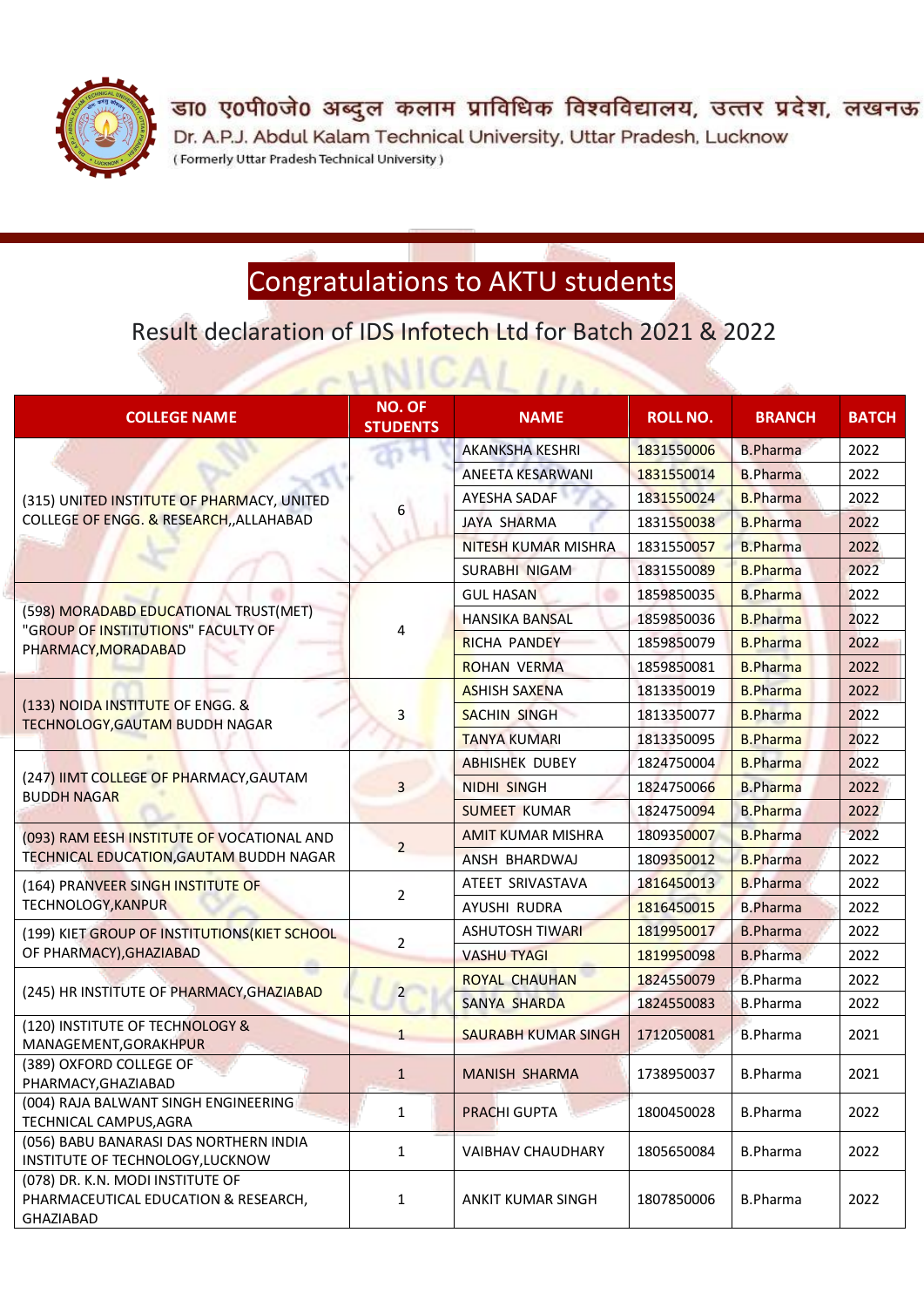| <b>COLLEGE NAME</b>                                                                    | NO. OF<br><b>STUDENTS</b> | <b>NAME</b>            | <b>ROLL NO.</b> | <b>BRANCH</b>   | <b>BATCH</b> |
|----------------------------------------------------------------------------------------|---------------------------|------------------------|-----------------|-----------------|--------------|
| (090) I.E.C. COLLEGE OF ENGINEERING &<br>TECHNOLOGY, GAUTAM BUDDH NAGAR                | 1                         | <b>PULKIT RAGHAV</b>   | 1809050063      | B.Pharma        | 2022         |
| (202) HYGIA INSTITUTE OF PHARMACEUTICAL<br>EDUCATION AND RESEARCH,<br>LUCKNOW, LUCKNOW | 1                         | AKASHDEEP PAMDEY       | 1820250010      | <b>B.Pharma</b> | 2022         |
| (259) SUNDERDEEP PHARMACY<br>COLLEGE, GHAZIABAD                                        | 1                         | <b>SHIVANGI SINGH</b>  | 1825950087      | B.Pharma        | 2022         |
| (301) SAGAR INSTITUTE OF TECHNOLOGY &<br>MANAGEMENT, DEPTT OF<br>PHARMACY, BARABANKI   | $\mathbf{1}$              | <b>SHIVAM MISHRA</b>   | 1830150047      | <b>B.Pharma</b> | 2022         |
| (392) GOEL INSTITUTE OF PHARMACY &<br>SCIENCES, LUCKNOW                                | 1                         | <b>LOV SINGH</b>       | 1839250043      | B.Pharma        | 2022         |
| (882) TAHIRA INSTITUTE OF MEDICAL<br>SCIENCES, GORAKHPUR                               | $\mathbf{1}$              | <b>SAURABH MISHRA</b>  | 1888250048      | <b>B.Pharma</b> | 2022         |
| (889) MAHARANA PRATAP COLLEGE OF<br>PHARMACEUTICAL SCIENCES, KANPUR NAGAR              |                           | <b>GARIMA SINGH</b>    | 1888950021      | <b>B.Pharma</b> | 2022         |
| (895) HYGIA INSTITUTE OF PHARMACY, LUCKNOW                                             | $\mathbf 1$               | SAKSHI PRIYA           | 1889550047      | <b>B.Pharma</b> | 2022         |
| (904) APEX INSTITUTE OF PHARMACY, MIRZAPUR                                             | $\overline{1}$            | <b>ASHISH UPADHYAY</b> | 1890450013      | <b>B.Pharma</b> | 2022         |

al ...

LUCKNOW

ö

0

UTTAR PRA



ASY CRIPTING ASSESSMENT

ö